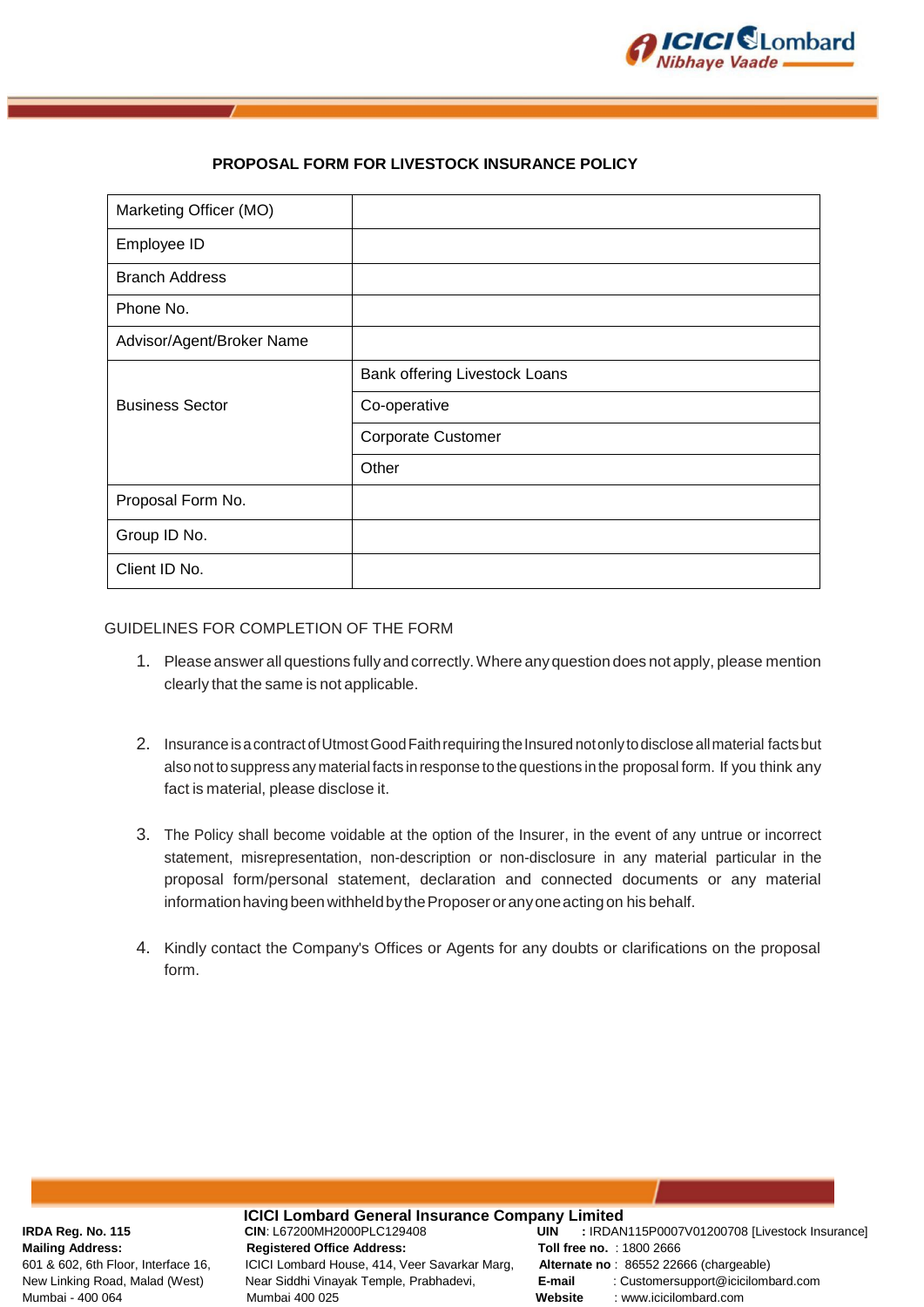

# SCOPE OF COVER

This Policy compensates the Insured in case of death, permanent disability, theft of insured Livestock subject to the terms and conditions of the Insurance Policy.

#### SIGNIFICANT EXCLUSIONS

This policy does not cover death of the insured Animal arising out of malicious act, accident, diseases contracted prior to commencement of risk, intentional slaughter, War and Nuclear Perils. For a detailed set of exclusions, kindly refer to the policy document.

## EXTENSIONS

In addition, certain optional extensions are available, the details of which are provided in the relevant sections of the Proposal Form.

**NOTE** 

- 1. The foregoing is only an indication of the cover offered. For details, please refer to the Policy.
- 2. The ability of the Company does not commence until this Proposal Form has been accepted by the Company and premium paid.

## 1. PROPOSER INFORMATION

- i) Name of the Proposer:
- ii) Mailing Address of the Proposer: City/Town/Village: State: Pin Code: Phone Number: Fax Number: E-mail Address: iii) Proposer's trade or business:
- iv) Nature of the Proposer: Individual/Corporate: Bank: District Rural Development Agency (DRDA): Co-operative Society Others:
- v) Paid-up capital of the Proposer (In Rs. Million):

## 2. RISK DETAILES

| vi) | Period of Insurance (DD/MM/YYYY) |  |
|-----|----------------------------------|--|
|     |                                  |  |
|     |                                  |  |
|     |                                  |  |

**ICICI Lombard General Insurance Company Limited**<br>CIN: L67200MH2000PLC129408 **UIN** : IRDAN **Mailing Address:** Registered Office Address: Toll free no. : 1800 2666<br>601 & 602, 6th Floor, Interface 16, ICICI Lombard House, 414, Veer Savarkar Marg, Alternate no: 86552 226 ICICI Lombard House, 414, Veer Savarkar Marg, Alternate no : 86552 22666 (chargeable) Mumbai - 400 064 Mumbai 400 025 **Website** : www.icicilombard.com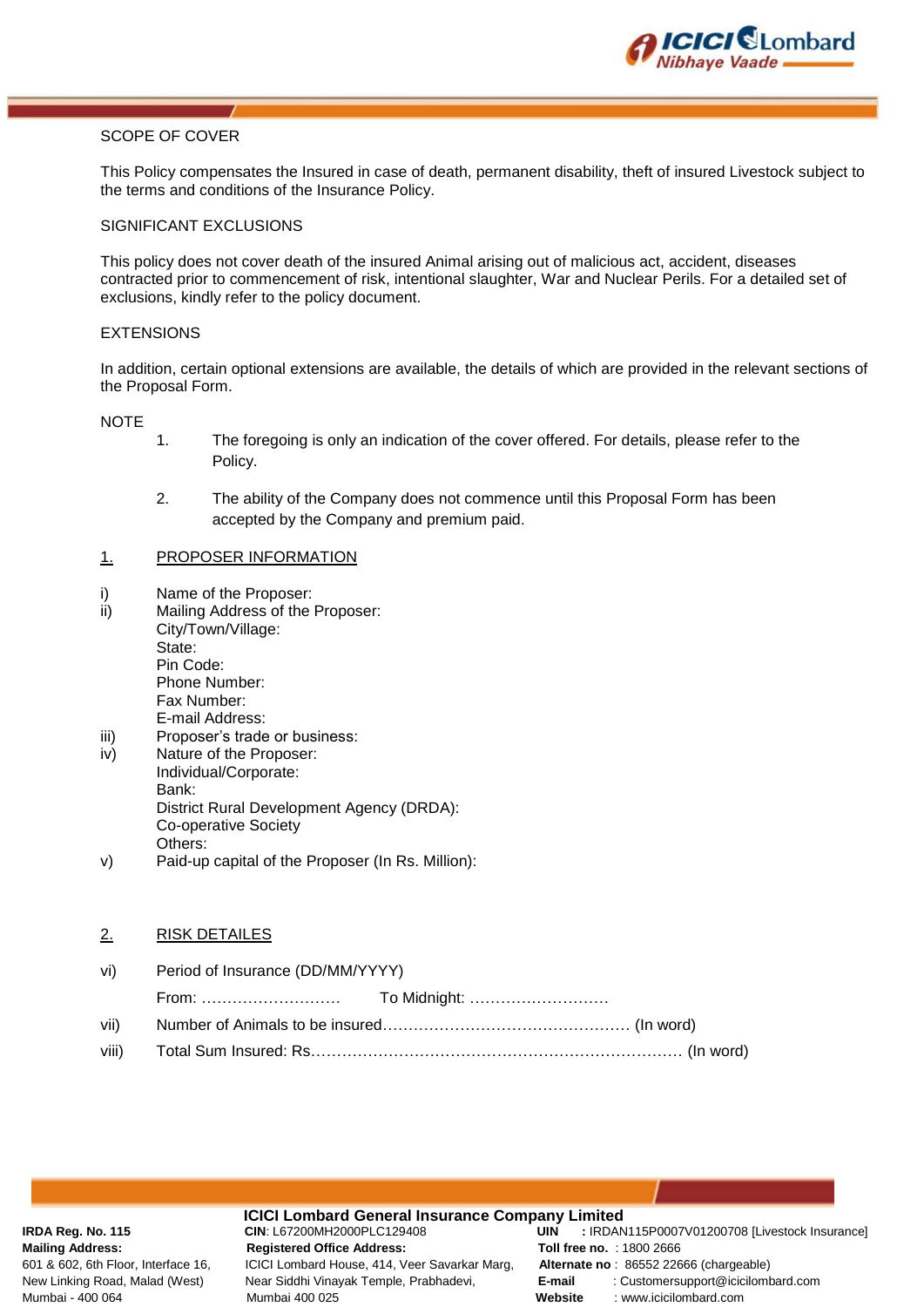

# ix) Please provide the list of Animals proposed to be insured under the policy in the following format:

| <b>Animal Type</b> | <b>Breed</b> | <b>Number</b> | Proposed Sum Insured in Rs. |
|--------------------|--------------|---------------|-----------------------------|
|                    |              |               |                             |
|                    |              |               |                             |
|                    |              |               |                             |

# x). Please provide detailed information with respect to item (iv) above in the following format: (Note: Please provide an additional sheet if space is not sufficient to complete the details)

| <b>Animal Name:</b> |              |                |        |                             |                                |
|---------------------|--------------|----------------|--------|-----------------------------|--------------------------------|
| <b>Breed</b>        | Sex<br>(M/F) | Age<br>(Years) | Colour | <b>Identification Marks</b> | Sum<br><b>Insured</b><br>(Rs.) |
|                     |              |                |        |                             |                                |
|                     |              |                |        |                             |                                |
|                     |              |                |        |                             |                                |
|                     |              |                |        |                             |                                |
|                     |              |                |        |                             |                                |
|                     |              |                |        |                             |                                |

| <b>Animal Name:</b>                                                                     |  |  |                                |  |  |
|-----------------------------------------------------------------------------------------|--|--|--------------------------------|--|--|
| Sex<br>Age<br>(Years)<br>Colour<br><b>Identification Marks</b><br><b>Breed</b><br>(M/F) |  |  | Sum<br><b>Insured</b><br>(Rs.) |  |  |
|                                                                                         |  |  |                                |  |  |
|                                                                                         |  |  |                                |  |  |
|                                                                                         |  |  |                                |  |  |
|                                                                                         |  |  |                                |  |  |
|                                                                                         |  |  |                                |  |  |
|                                                                                         |  |  |                                |  |  |

**ICICI Lombard General Insurance Company Limited**<br>CIN: L67200MH2000PLC129408 **UIN** : IRDAN **Mailing Address: Registered Office Address: Toll free no.** : 1800 2666 601 & 602, 6th Floor, Interface 16, ICICI Lombard House, 414, Veer Savarkar Marg, **Alternate no** : 86552 22666 (chargeable) Mumbai - 400 064 Mumbai 400 025 **Website** : www.icicilombard.com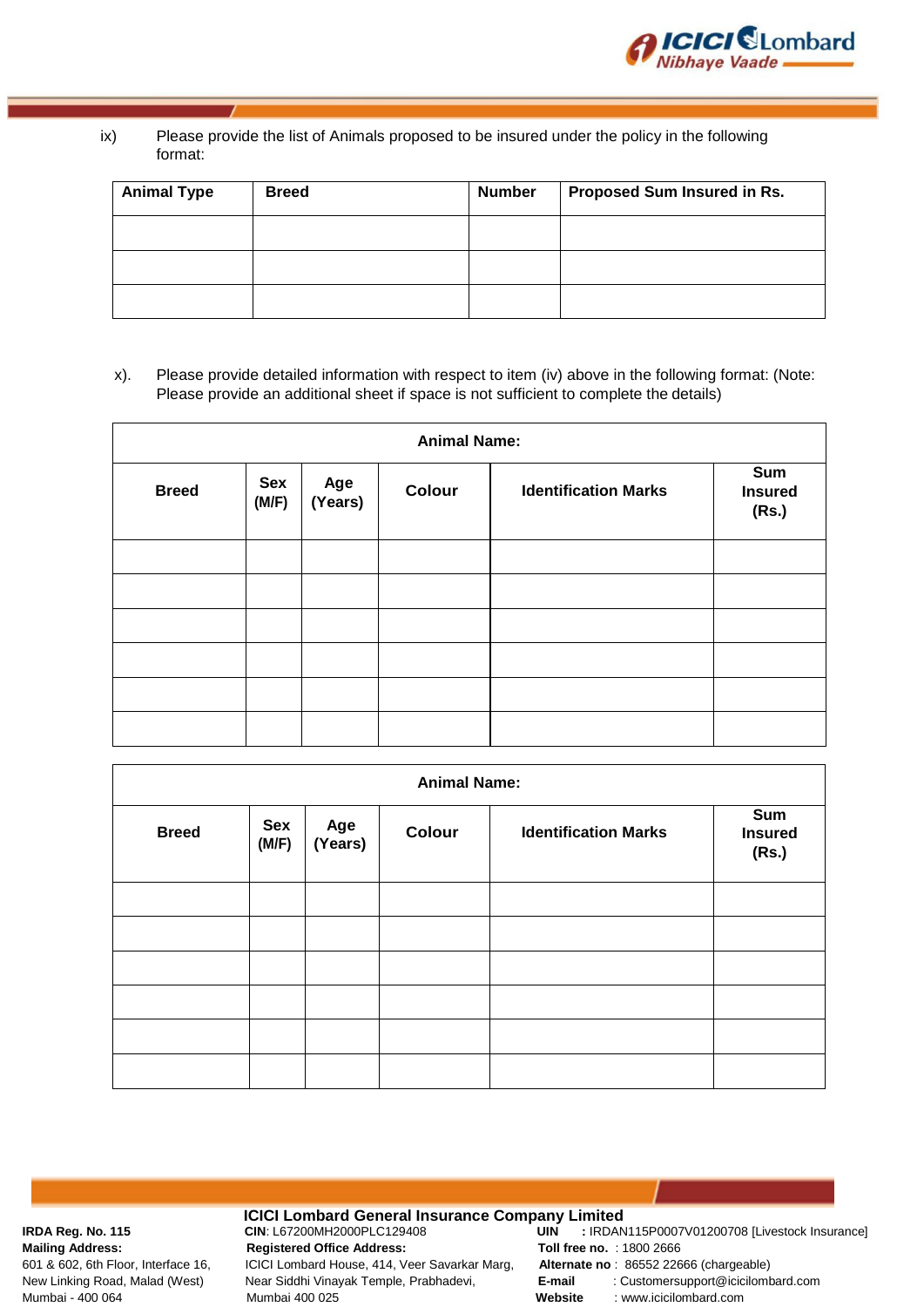

# xi). Kindly provide the particulars of the losses/claims for the past 3 years or lesser period for which policy has been availed.

| <b>Policy Period</b><br>From - To |  | Name & Address of<br>the Insurer | <b>Policy</b><br>Number | <b>Total</b><br>Premium<br>(Rs.) | <b>Total</b><br><b>Amount of</b><br><b>Claims</b><br>(Rs.) |  |
|-----------------------------------|--|----------------------------------|-------------------------|----------------------------------|------------------------------------------------------------|--|
|                                   |  |                                  |                         |                                  |                                                            |  |
|                                   |  |                                  |                         |                                  |                                                            |  |
|                                   |  |                                  |                         |                                  |                                                            |  |

# xii). EXTENSIONS:

If you want to avail of the extensions under the policy by payment of additional premium, please specify below:

- Acts of God perils Yes/No
- Disease related deaths Yes/No
- Permanent Total Disability (PTD) Yes/No
- Long Distance Transit (beyond 50Km) Yes/No
- Theft Yes/No
- Any additional information relevant to the policy applied for –

Note: Please use additional sheets if space is not sufficient to complete details.

# Declaration

I/We, the undersigned hereby declare that the above statements and particulars are true, accurate and complete and I/We declare and agree that this declaration and the answers given above shall be held to be promissory and shall be the basis of the contract between me/us and the Insurer.

I/We authorize the Insurer their agents to exchange, share or part with all the information relating to my/our personal and financial details and information to other ICICI Bank Group companies

/Banks/Financial Institutions/Credit Bureau/Agencies/Statutory Bodies as may be required and I/We will not hold the Insurer and any other group companies of ICICI Bank Group and their agents liable for use of this information. I/We agree that the Policy shall become voidable at the option of the Insurer, in the event of any untrue or incorrect statement, misrepresentation, non-description or non-disclosure in any material particular in the proposal form/proposal statement, declaration and connected documents, or any material information has been withheld by me/us or anyone acting on my/our behalf to obtain any benefit under this policy.

I/We hereby agree and confirm that if the premium collected by the Company is less than the premium as applicable to the sum proposed for insurance or scope of cover as desired by me/us, the sum insured under the Policy shall be reduced appropriately in accordance with the premium collected.

| Place: …………………………… |  |  |  |
|--------------------|--|--|--|
|                    |  |  |  |

**ICICI Lombard General Insurance Company Limited**<br>CIN: L67200MH2000PLC129408 **UIN** : IRDAN **Mailing Address: Registered Office Address: Toll free no.** : 1800 2666 601 & 602, 6th Floor, Interface 16, ICICI Lombard House, 414, Veer Savarkar Marg, **Alternate no** : 86552 22666 (chargeable) Mumbai - 400 064 Mumbai 400 025 **Website** : www.icicilombard.com